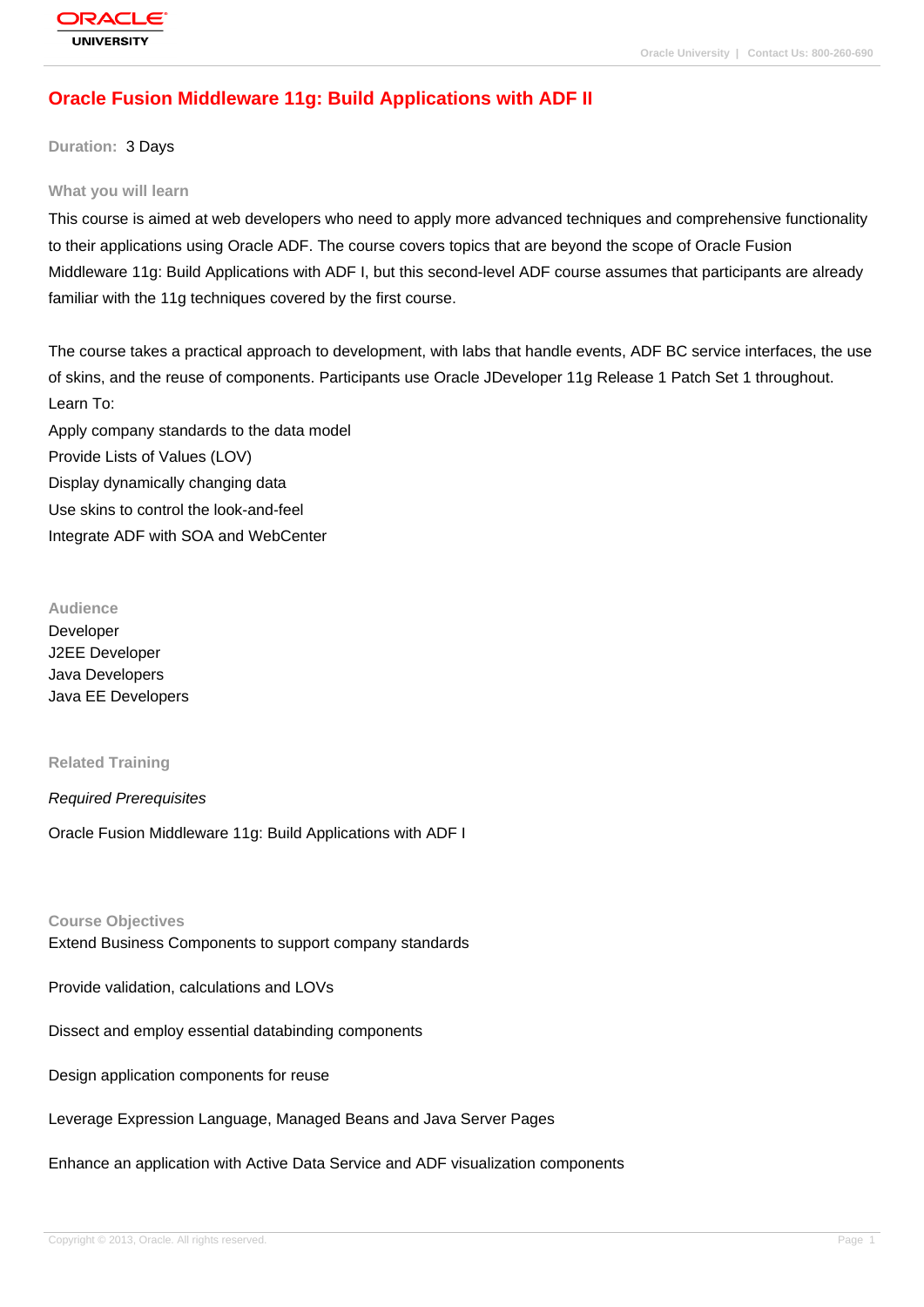Customize the look-and-feel of an application by using skins

Integrate applications with SOA and Web Center

### **Course Topics**

### **Explore the Project Structure and Core File Architecture**

Defining File Structure of a Project Examining Metadata Structure Understand about Page Definition Files Defining ADF Data Control and Data Binding Files Exploring Connections Exploring ADF Faces and Web Configuration files

### **Extend the ADF Business Components Framework**

Examining general considerations when using ADF Business Components Understanding Framework Classes and Framework Hierarchy About PL/SQL in Business Components DML and Database Views DB Constraints, Compositions and Associations Transactions with Compositions and Associations Trigger assigned PK Many-to Many relationships and Auditing

#### **Use ADF Business Components for Validation, Calculations and List of Values**

LOV View Objects List Data Source View Accessors Transient Attribute FK, Compare and Script Validations Groovy code View Criterias Registering Business Rules

#### **Use Inheritance in the Business Domain Layer**

Implementing Inheritance Domain Layer **Discriminators** Supertype/Subtype Understanding Polymorphic Entity Usage Creating Polymorphic View Rows About Dynamic Rendering

### **ADF as part of a Service Oriented Architecture**

BPEL **SCA** Human Work Flow B2B Adaptor Service Data Objects Mediator Service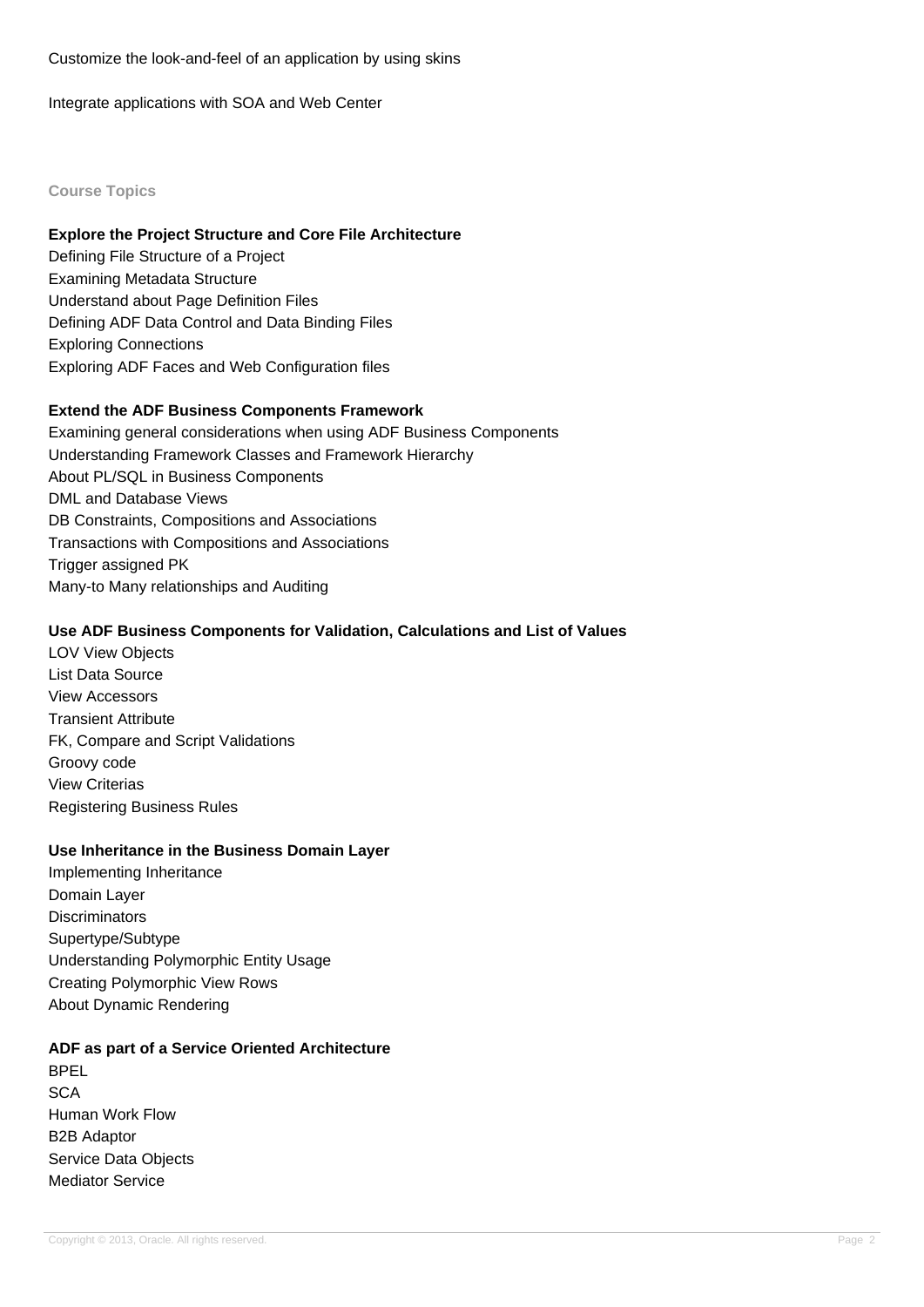### **WSDL**

# **Implement Data Binding Concepts**

JSR-227 Data Controls and Bindings Understanding ADF Model Method, Accessor and Variable Iterators Value and Action Bindings DataBindings.cpx file Synchronization Data Control Named Bind Variables

### **Practical Data Binding in Action**

JSF & Data Model ADFm Life Cycle Custom Controllers Customizing ADF Page Lifecycle Custom Listeners Conditional Values Google-Style Query

### **Work with Managed Beans and JavaServer Faces**

Expression Language Understanding JSF Architecture and Life Cycle About Component Model and Navigation Model Managed Properties JSF Value Binding Backing Beans Context Objects

### **ADF Faces Advanced Features**

JSR-127 JSF Components AJAX & Partial Page Rendering PRP Attributes: partialSubmit, autoSubmit, partialTriggers Runtime Layout Page-Level Actions Printable pages Boolean Checkbox Graphs and Charts

### **Integrate with WebCenter**

Runtime Customization Content Management **Portlets** WebCenter Sevices Composer MDS WebCenter Spaces

# **Customize the Application Look and Feel with Skins** Using CSS Skinning architecture